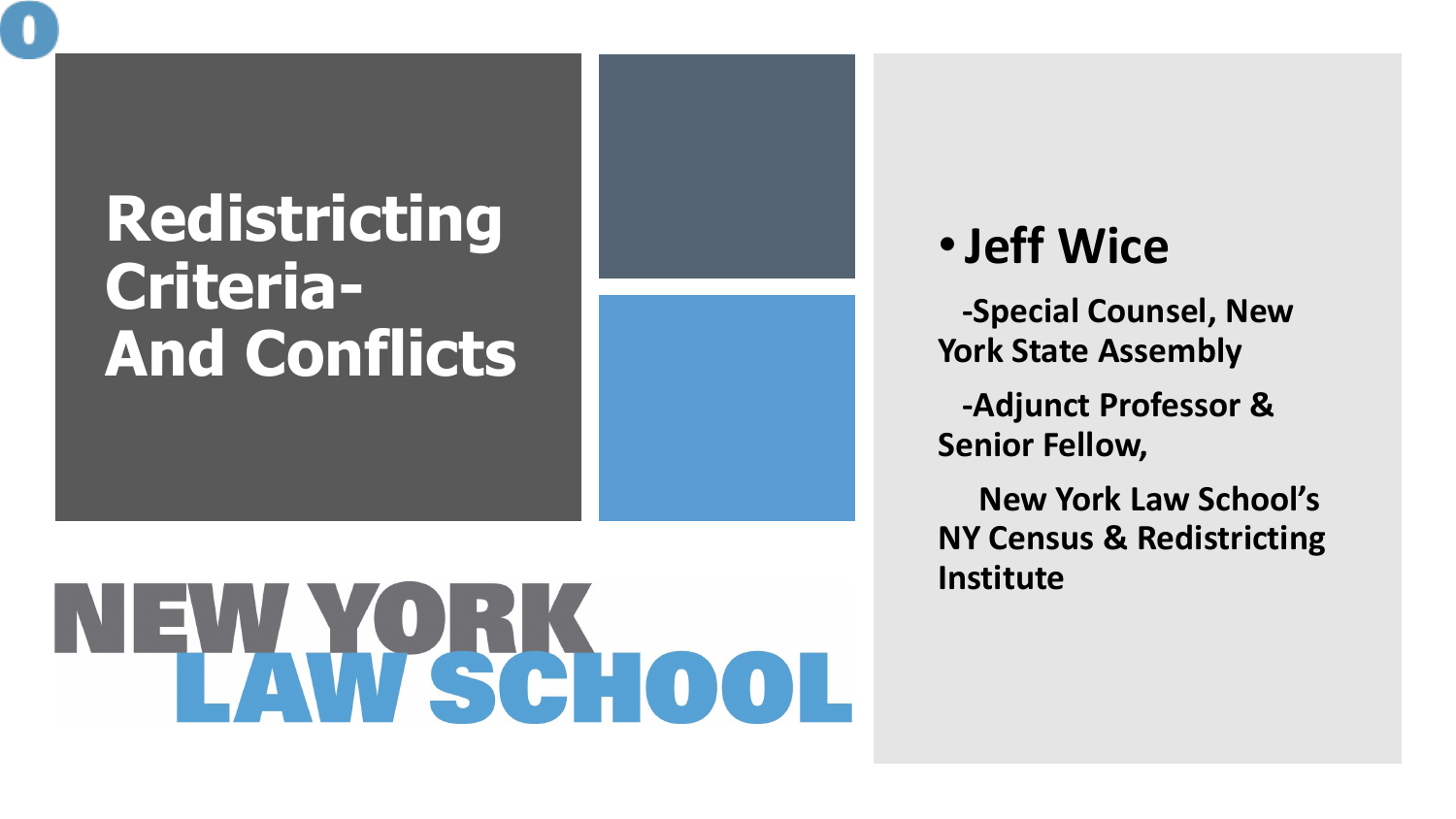# **Unprioritized Criteria (NYS Constitution)**

- Consider whether lines would result in the denial or abridgement of racial or language minority voting rights, and districts cannot be drawn to have the purpose of, nor shall they result in, the denial or abridgement of such rights based on a totality of the circumstances test.
- To the extent practicable, district populations shall all be equal, for each district that deviates from this requirement, an explanation is required.
- Each district shall be contiguous
- Each district shall be compact in form as practicable
- Districts shall not discourage competition and cannot favor or disfavor incumbents or candidates
- Consider cores of existing districts
- Consider pre-existing political subdivisions, including counties, cities, towns and communities of interest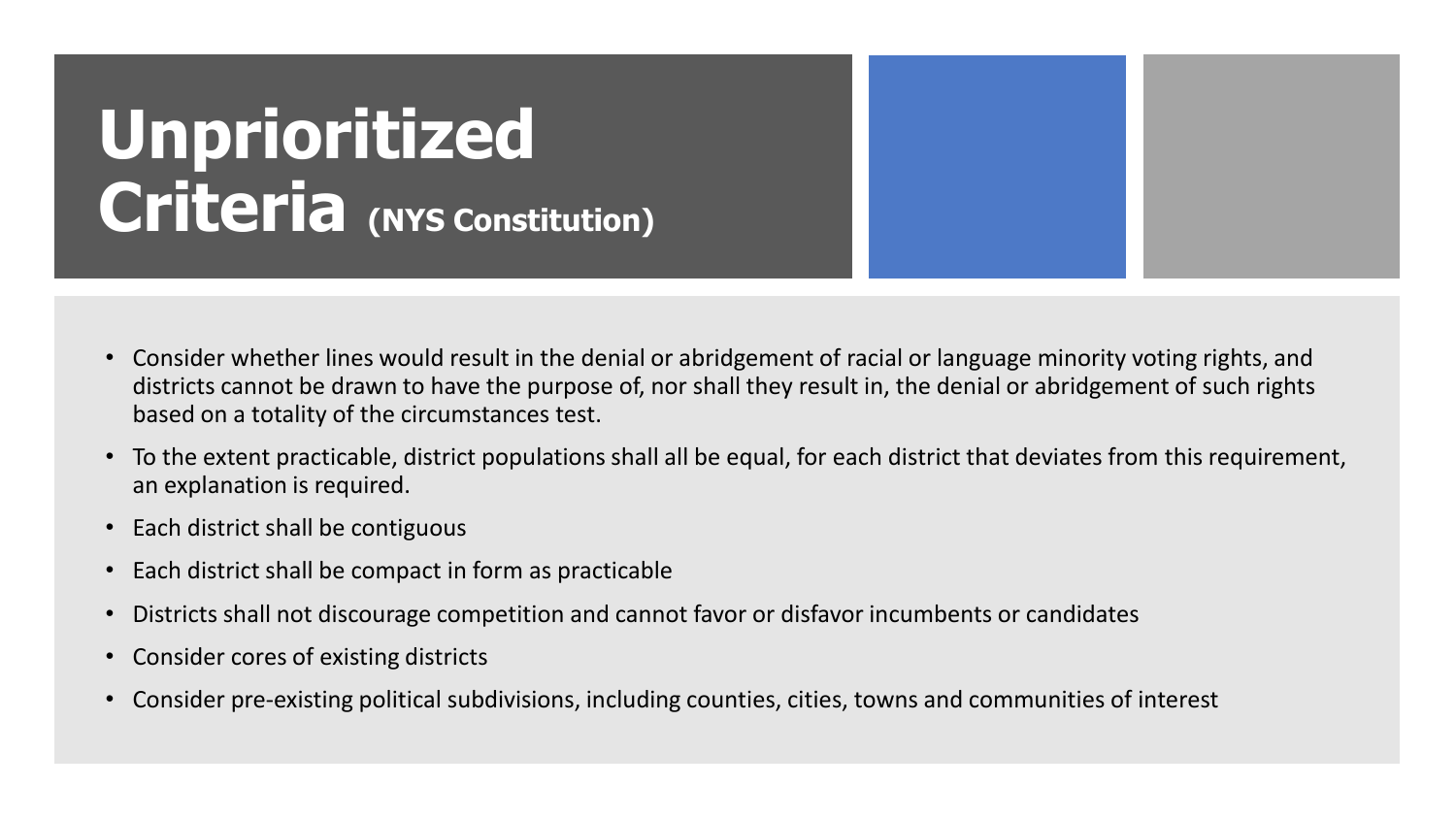# **Prioritized/Ranked**  Criteria- (NYC Council)

• § 52. District plan; criteria. 1. In the preparation of its plan for dividing the city into districts for the election of council members, the commission shall apply the criteria set forth in the following paragraphs to the maximum extent practicable. The following paragraphs shall be applied and given priority in the order in which they are listed.

a. The difference in population between the least populous and the most populous districts shall not exceed ten percentum (10%) of the average population for all districts, according to figures available from the most recent decennial census. Any such differences in population must be justified by the other criteria set forth in this section.

b. Such districting plan shall be established in a manner that ensures the fair and effective representation of the racial and language minority groups in New York city which are protected by the United States voting rights act of nineteen hundred sixty-five, as amended.

c. District lines shall keep intact neighborhoods and communities with established ties of common interest and association, whether historical, racial, economic, ethnic, religious or other.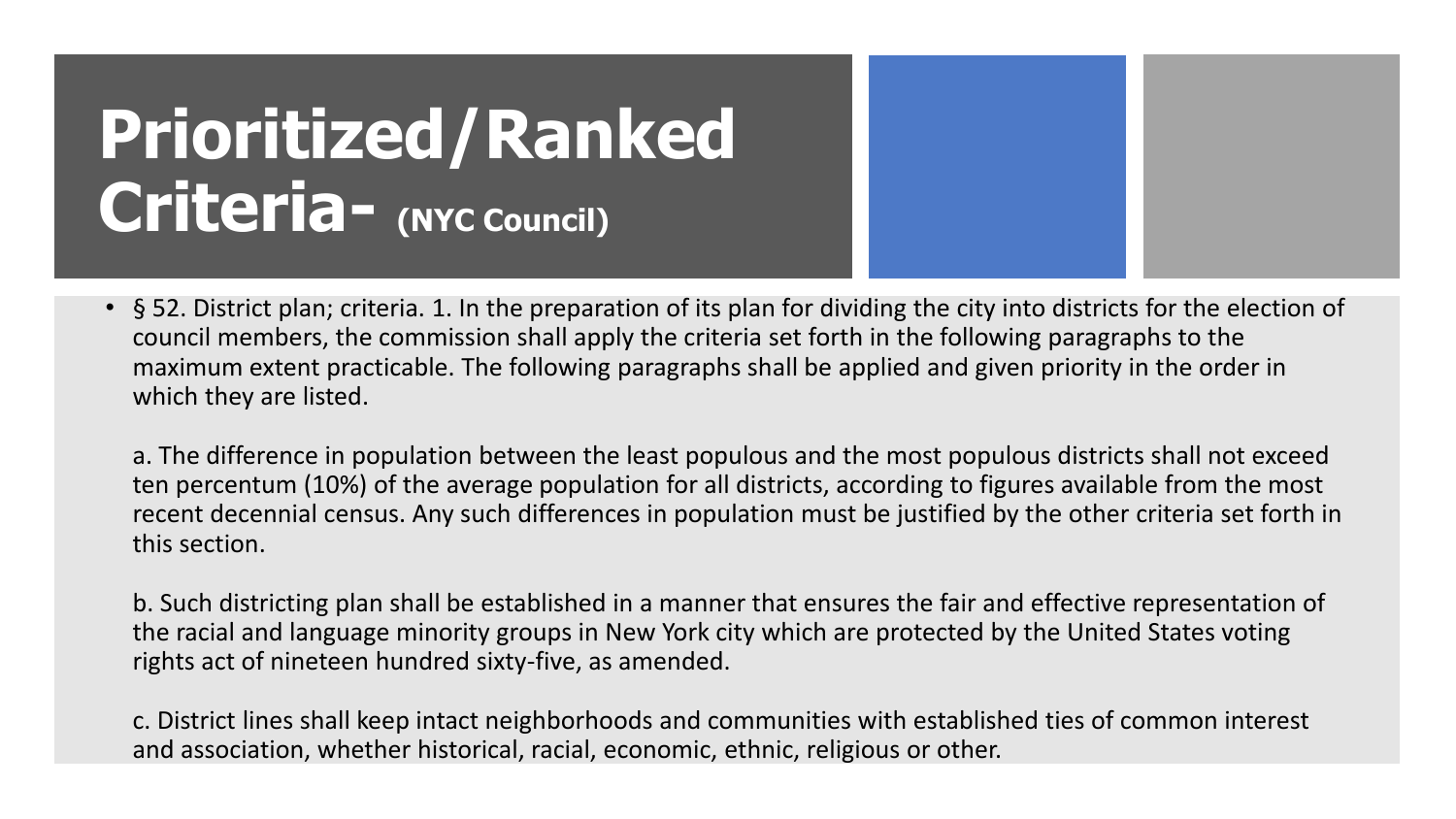# **Prioritized Criteria, continued**

• d. Each district shall be compact and shall be no more than twice as long as it is wide.

e. A district shall not cross borough or county boundaries.

f. Districts shall not be drawn for the purpose of separating geographic concentrations of voters enrolled in the same political party into two or more districts in order to diminish the effective representation of such voters.

g. The districting plan shall be established in a manner that minimizes the sum of the length of the boundaries of all of the districts included in the plan.

2. Each district shall be contiguous, and whenever a part of a district is separated from the rest of the district by a body of water, there shall be a connection by a bridge, a tunnel, a tramway or by regular ferry service.

3. If any district includes territory in two boroughs, then no other district may also include territory from the same two boroughs.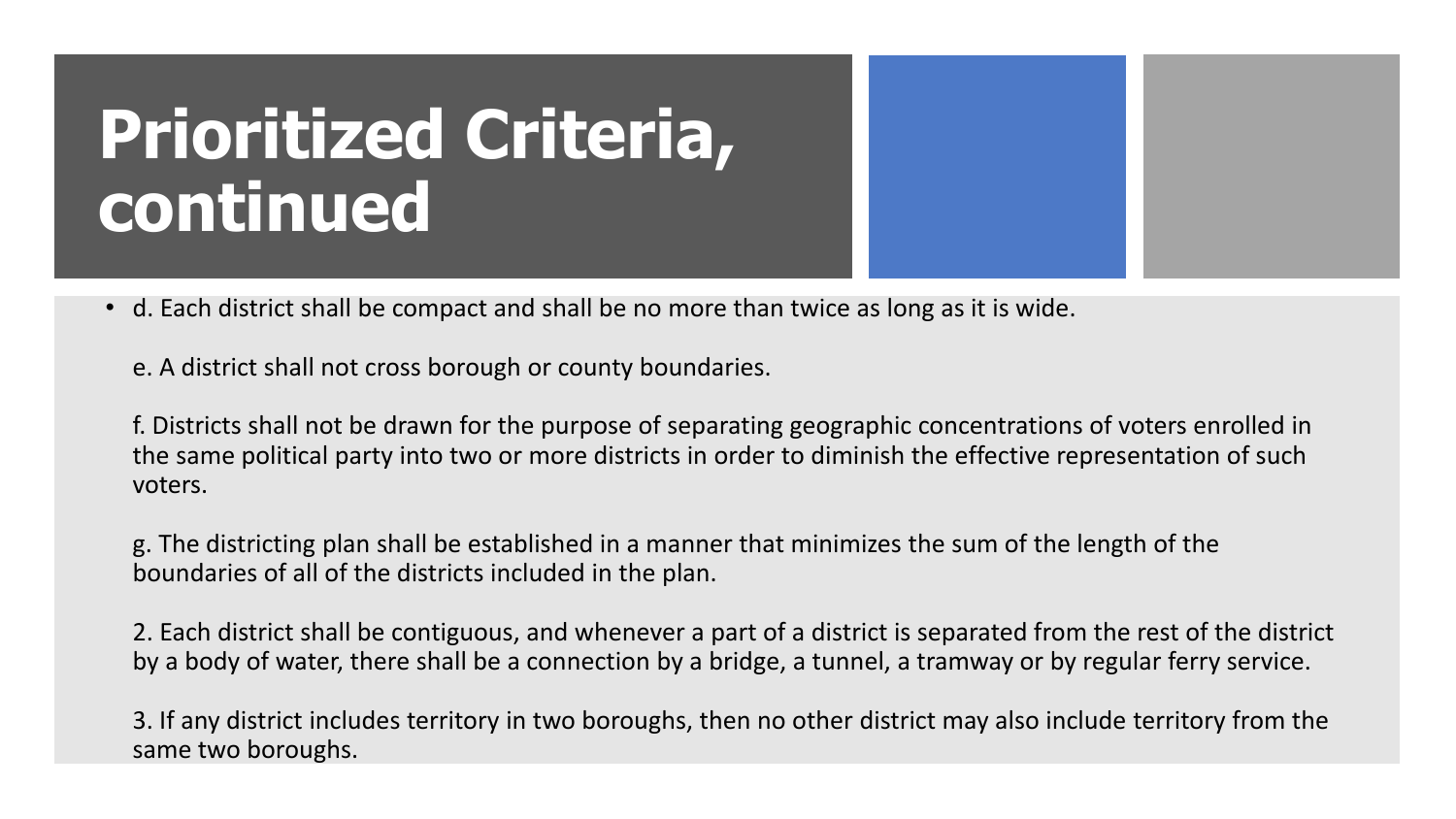# **Communities Of Interest**

- A group of individuals who are likely to have comparable legislative and community concerns based on similarities and who therefore would benefit from cohesive representation in the legislature.
- Can include economic, social, cultural, geographic, educational, racial, ethnic, medical, or other historic identities.
- Because of the subjective and malleable nature of a COI, there are numerous ways in which groups can be identified. For example, COIs can be constructed from, among others, ethnic/racial groups, religious groups, areas within a single school district, cities with shared transportation routes, and counties with shared broadcast and print media.
- a COI cannot be based on political parties, officeholders, or political candidates—redistricting based on a group's shared political interests would simply be a form of partisan gerrymandering.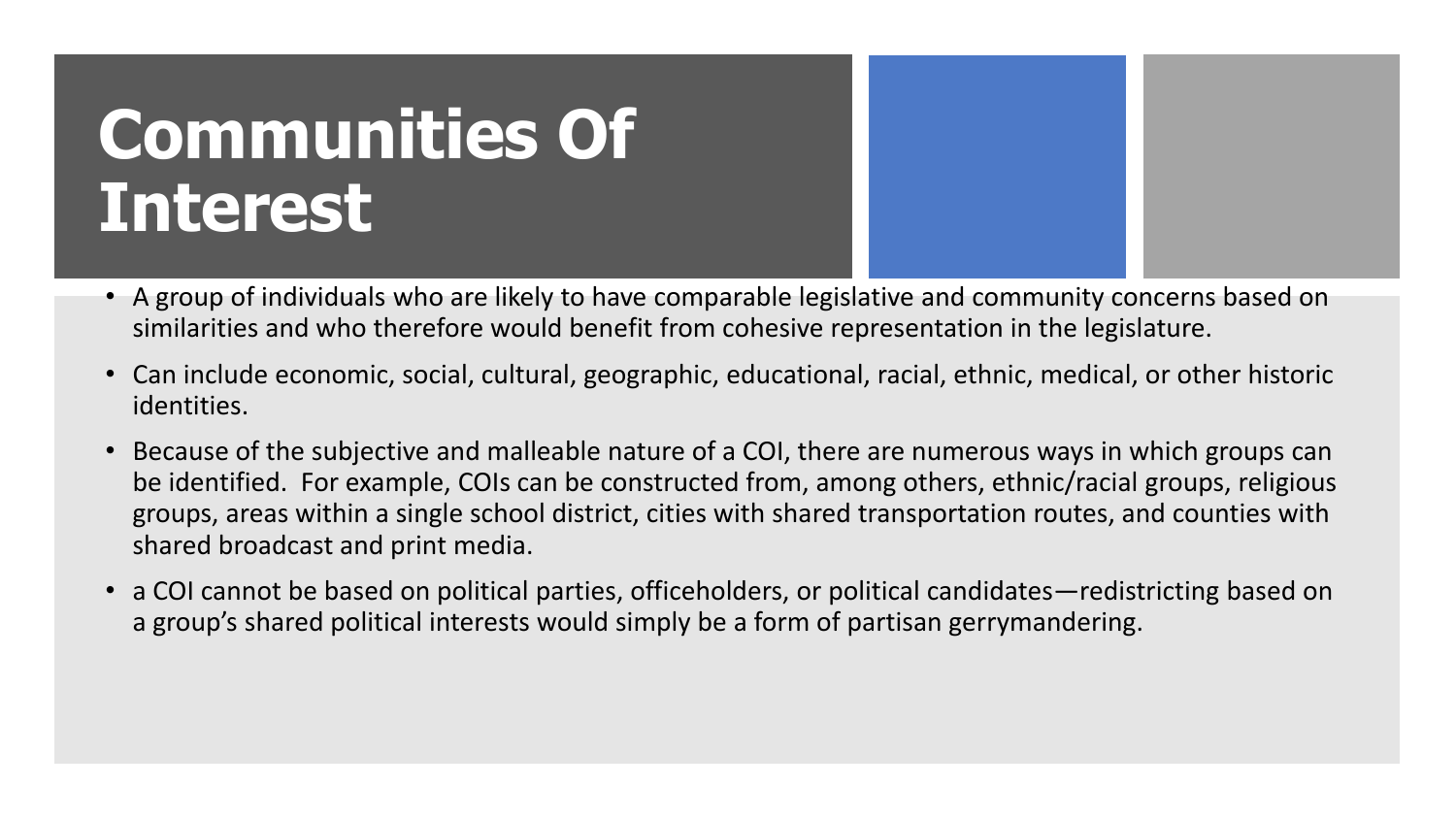# **One Of The Newer and More Popular**

- 24 states reference Communities of Interest for state legislative districts
- 13 states reference Communities of Interest for congressional districts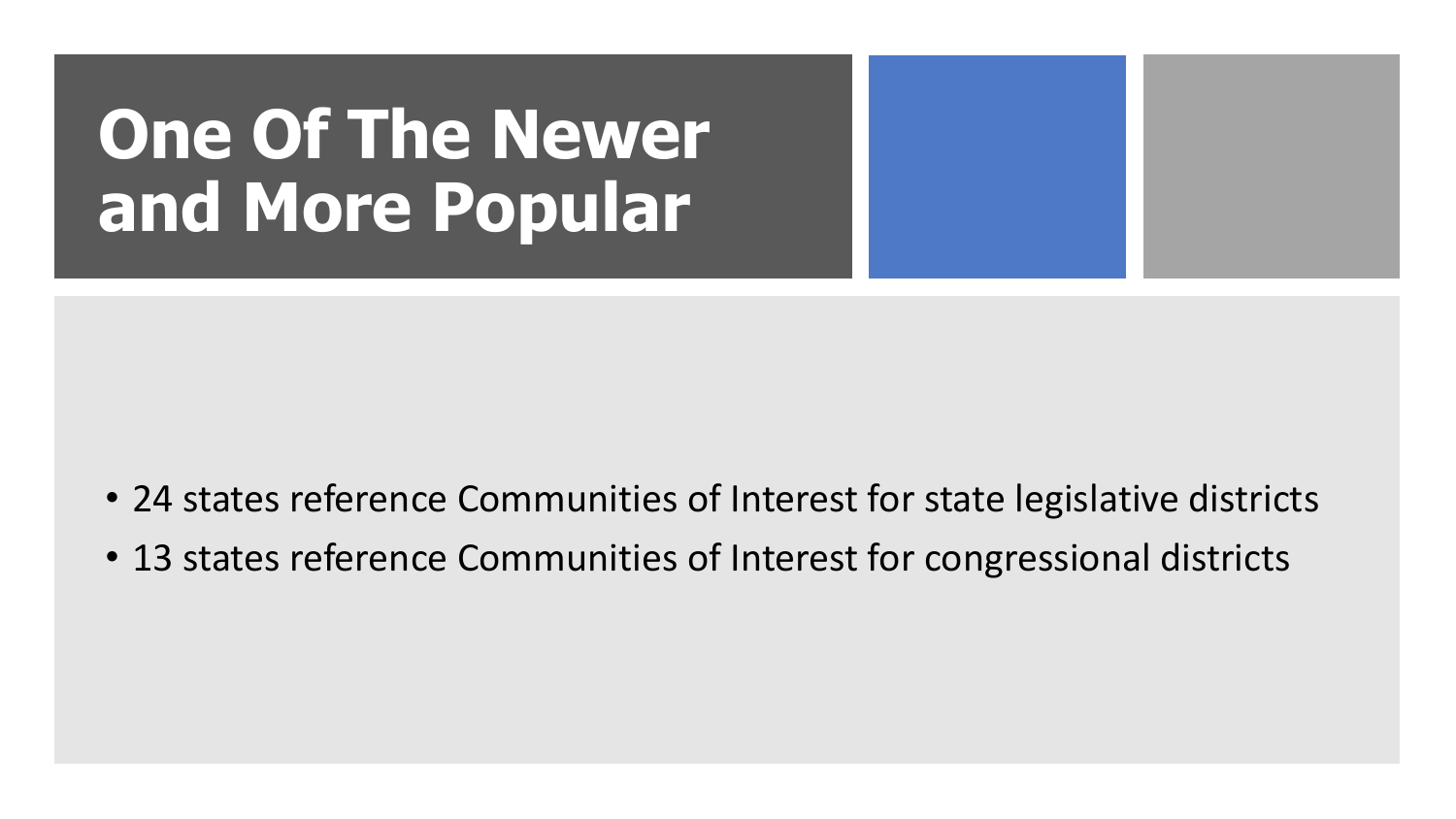# **Community Divided Into Several Districts**

 $\bullet$  $\bullet$  $\bullet$  $\bullet$  $\bullet$ 

 $\bullet$  $\bullet$ 

 $\bullet$ 

 $\bullet$  $\bullet$ 

 $\bullet$ 

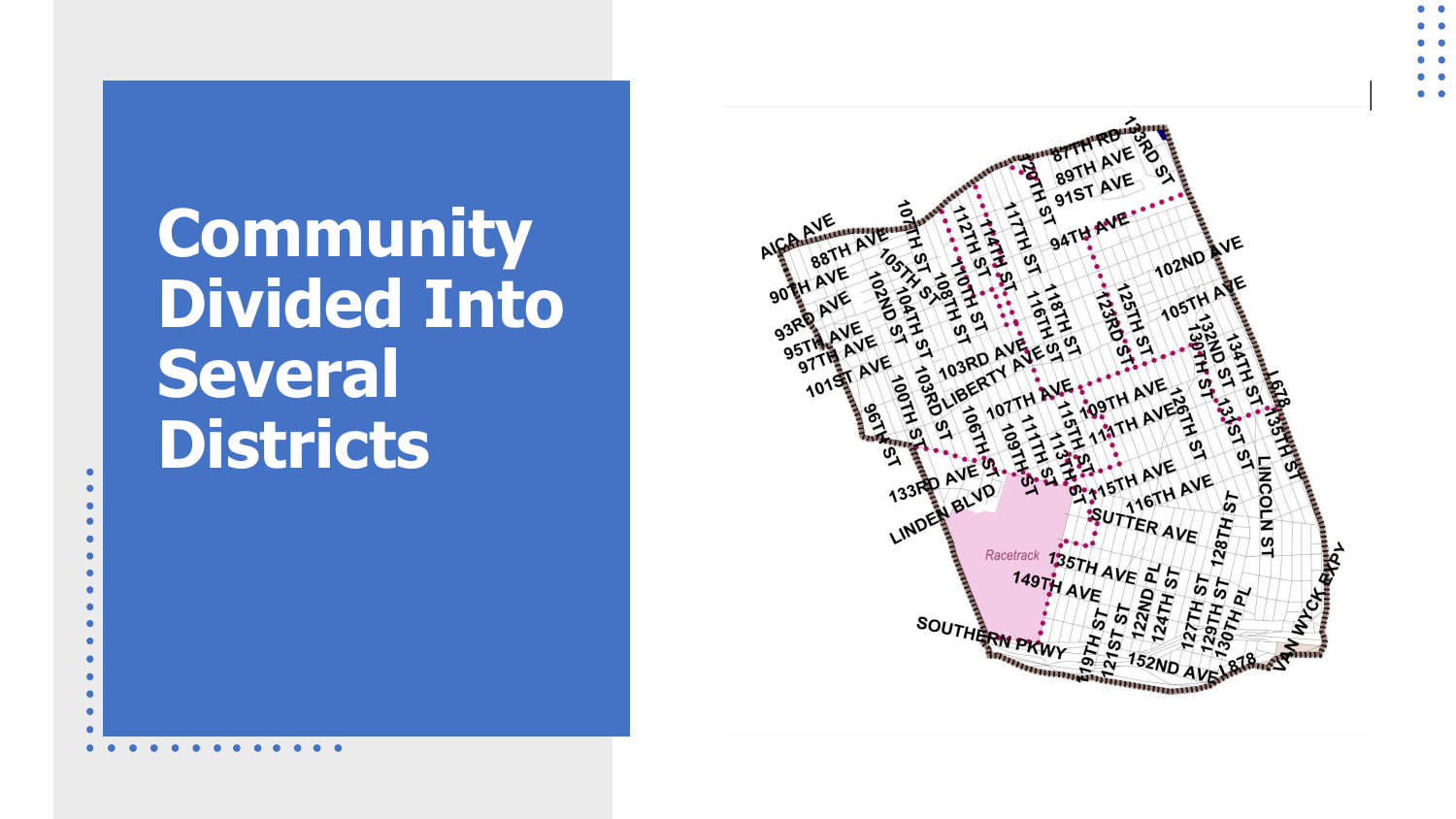#### **Weighing Communities Of Interest**

- balance COI considerations along with other traditional districting principles;
- backlash over the use of COI considerations;
- the need to balance conflicting testimony from community groups;
- inadequate feedback from identifiable COI groups due to a lack of awareness of the redistricting process;
- the need to hire adequate staff to organize and parse through COI written submissions and public testimony; and
- concerns regarding the constitutionality of using race as a factor in identifying COI.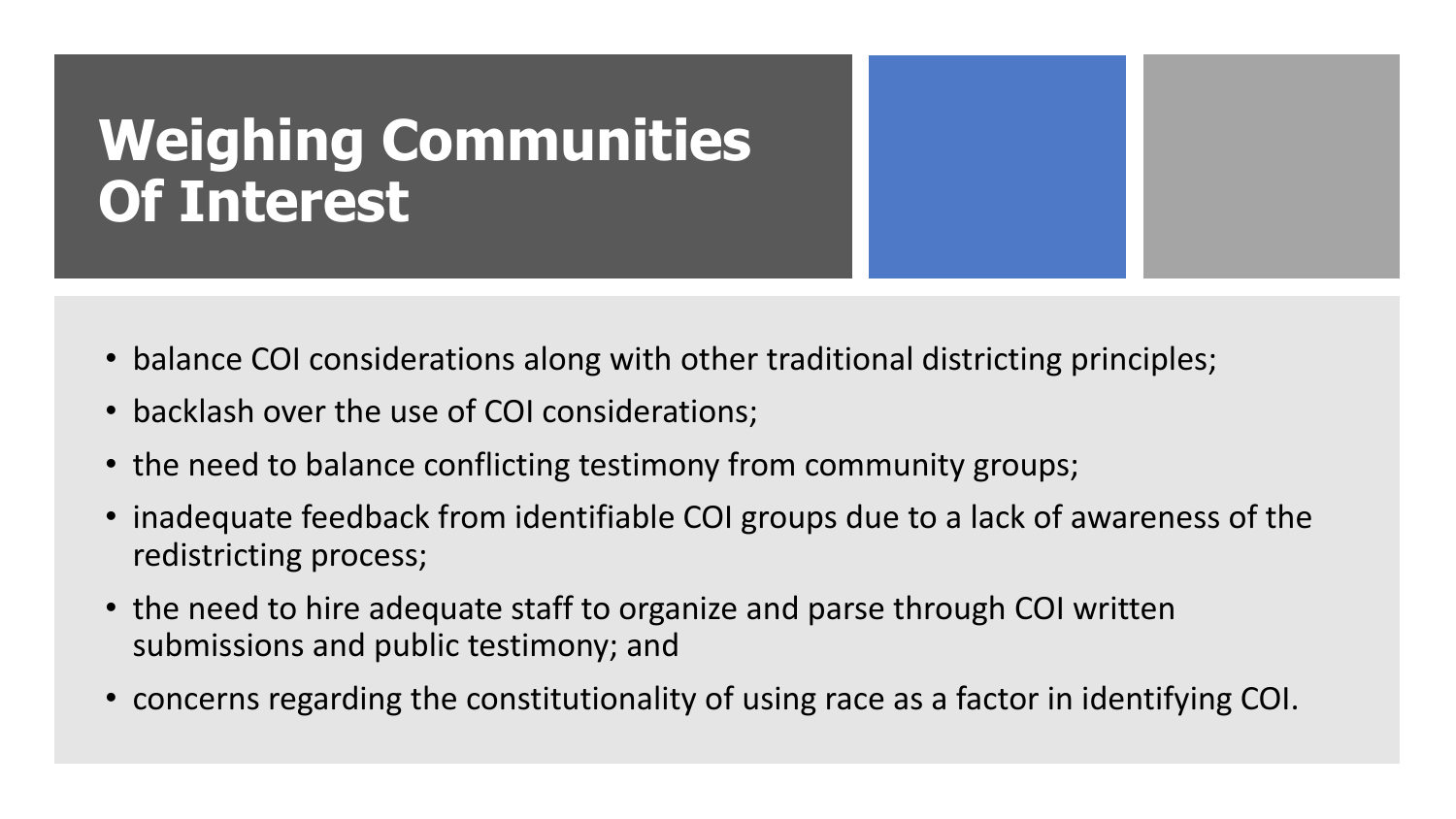#### **Evaluating Communities of Interest**

- When balancing other traditional criteria, COI usually ranks below population equality and minority voting rights and above all the others
- Concerns: Can Communities of Interest camouflage partisan gerrymandering?
- Are Communities of Interest too subjective?
- Could use of Communities of Interest lead to strangely shaped districts?
- When should Communities of Interest be more important than established "actual" communities (towns, villages, etc.)?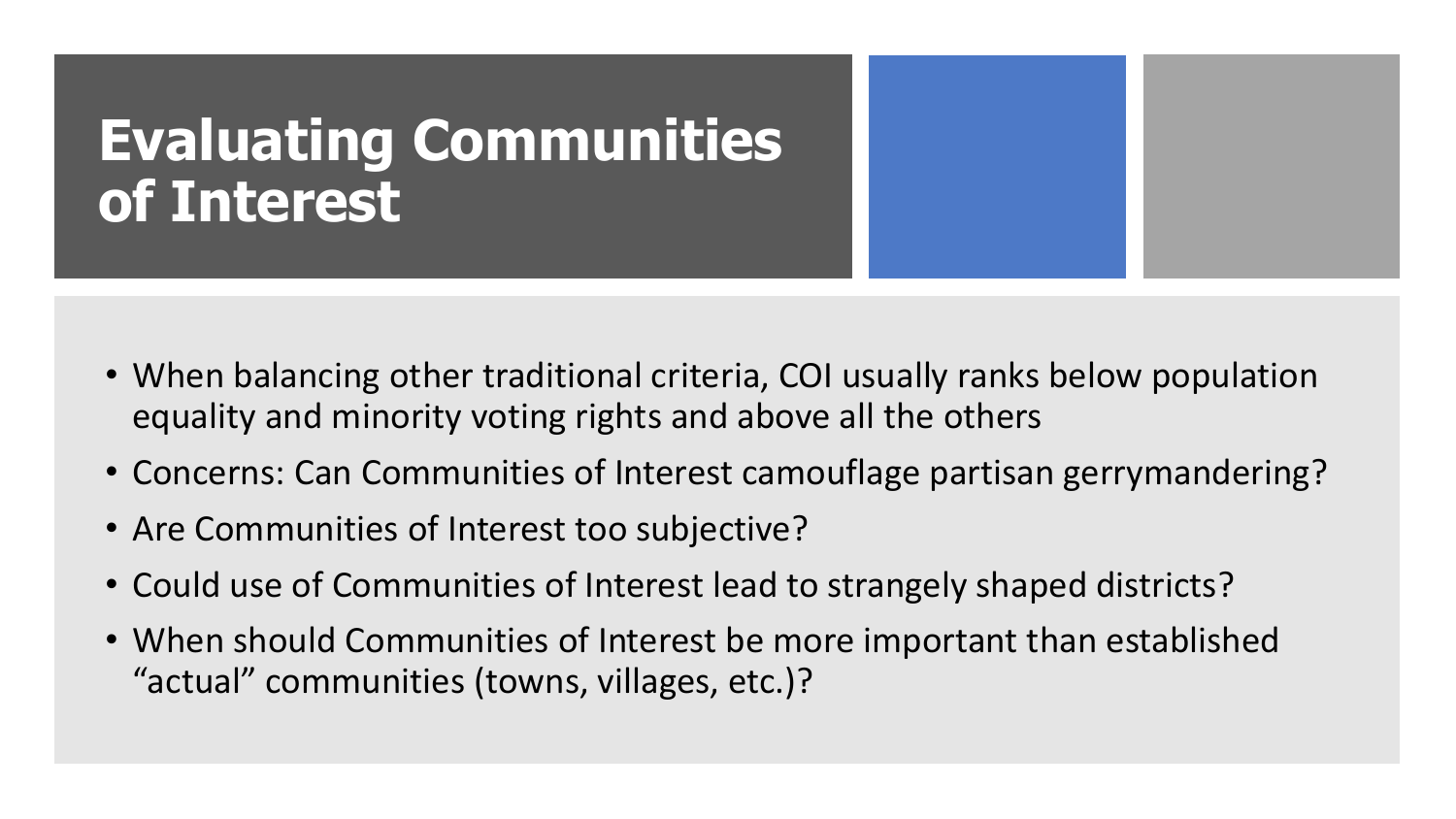# **COI Trade Offs**

- Should communities of interest rank just below population equality & minority voting rights (federal law)?
- What about traditional redistricting criteria?
- Would a map with a slight partisan imbalance be justified if it's caused by keeping COIs intact?
- Does compactness matter if COIs better indicate peoples' interests?
- Do shapes still matter if COIs are deemed more important?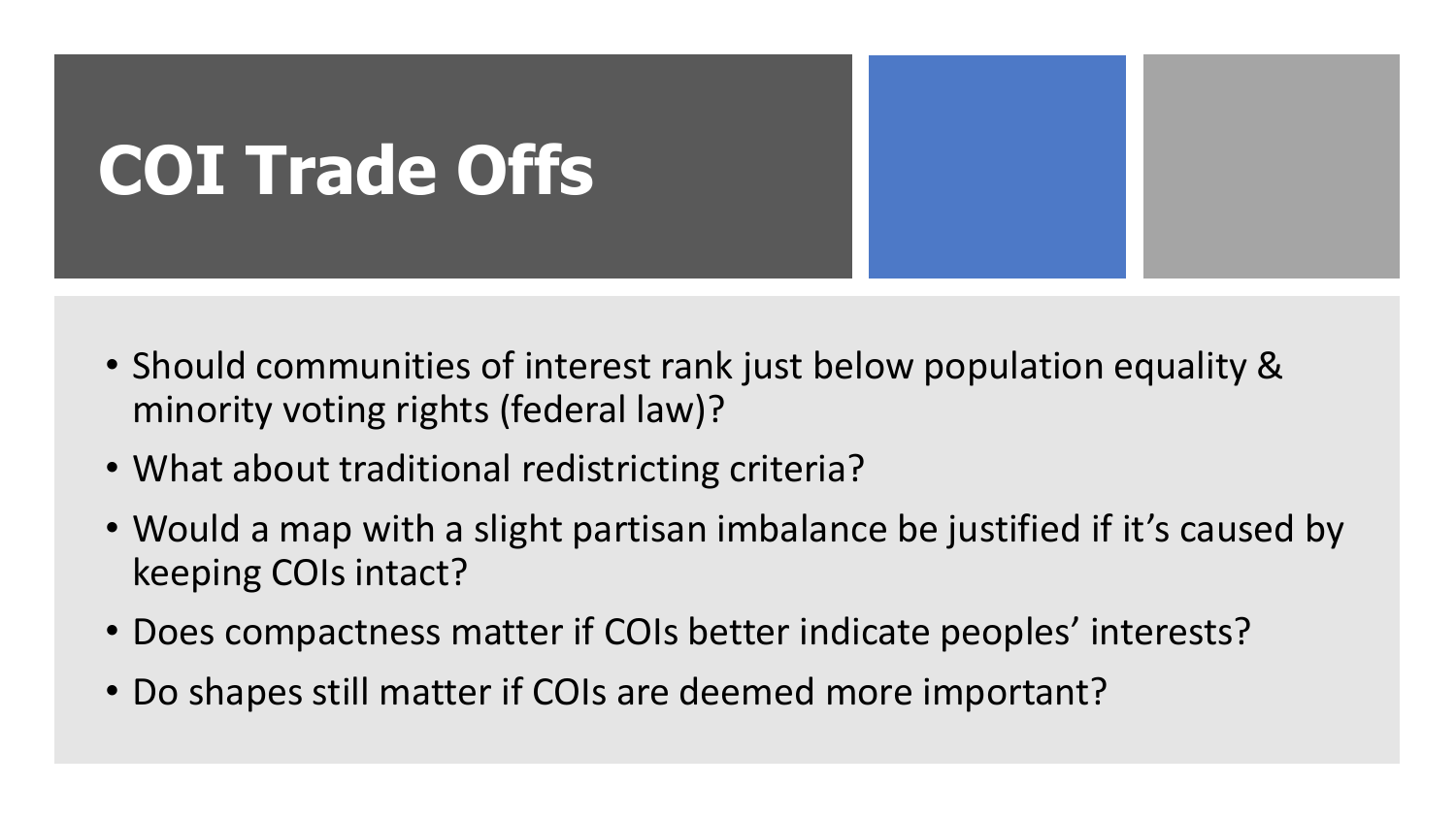# **Gerrymandering In Disguise?**

- Will use of COIs lead to camouflaged partisan gerrymanders?
- Do COIs inject too much subjectivity and arbitrariness into the process?
- Are COIs more responsive to special interest groups as opposed to individual voters?
- Should districts focus on "actual" communities (counties, towns, villages) instead of subjective considerations?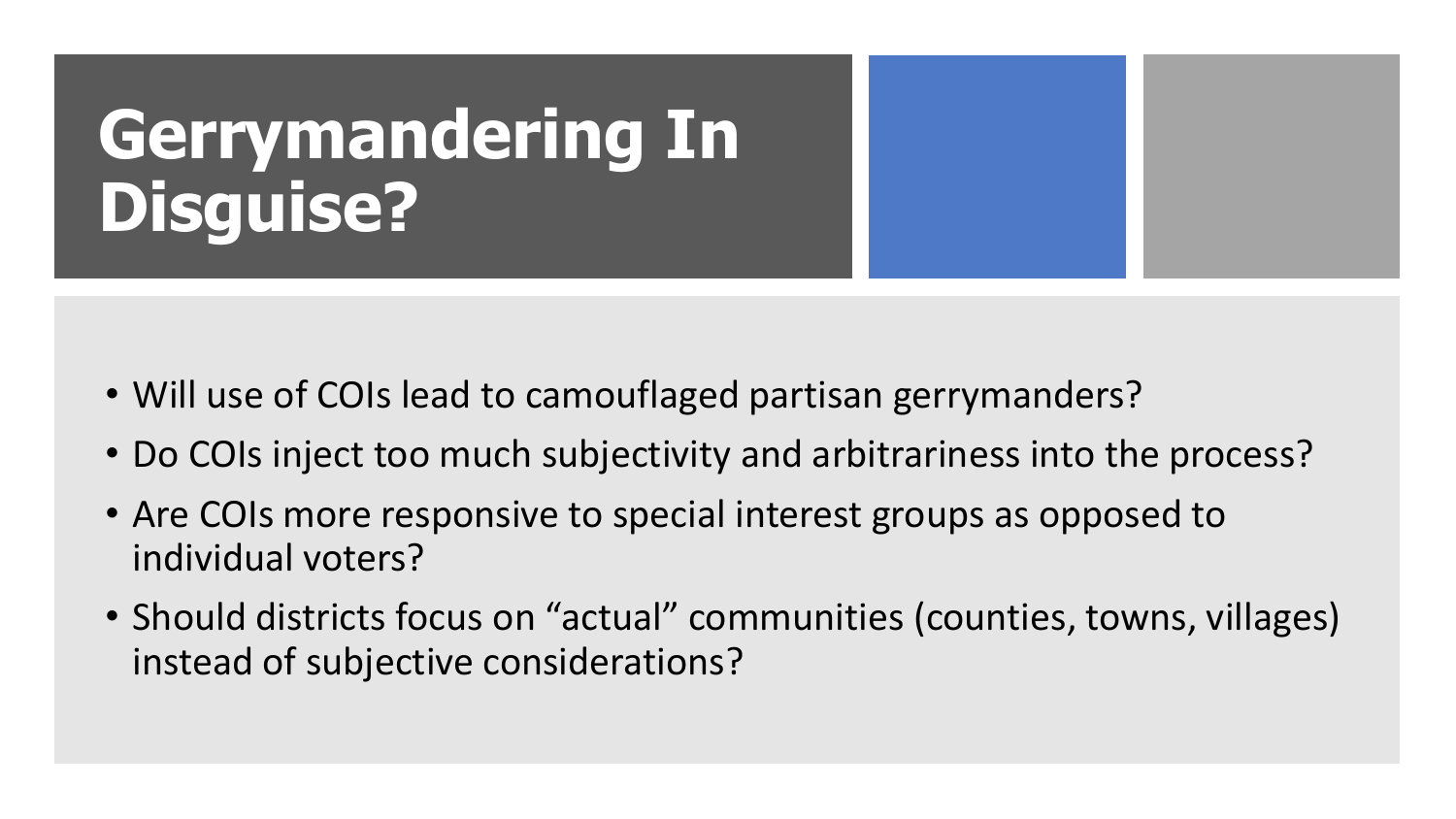# **Balancing Conflicts?**

- What if communities disagree?
- 2001 Arizona example
- How informed are witnesses?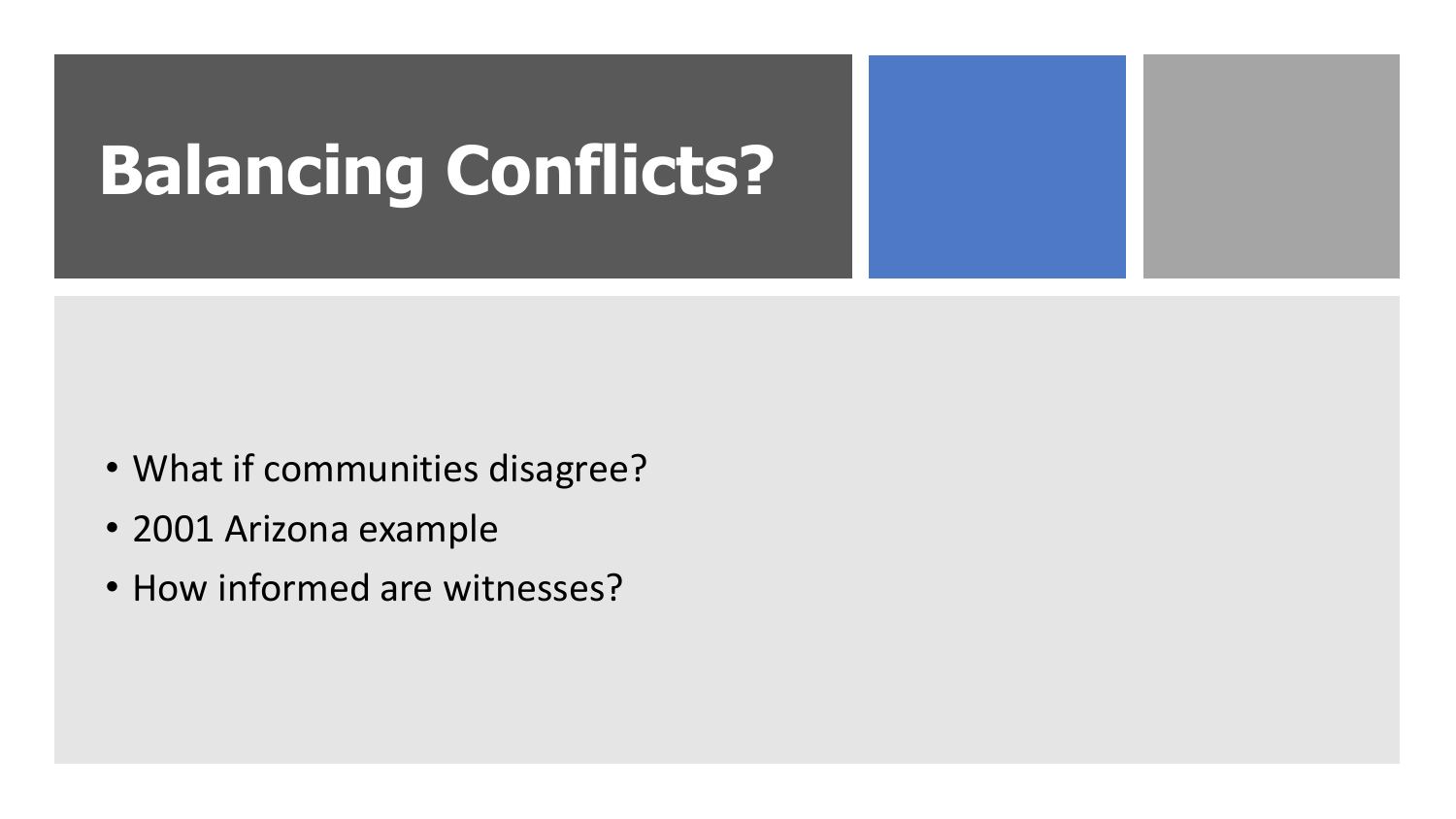# **Too Much Information?**

- California's 2011 commission received 2,365 public hearing comments
- 1,385 focused on COIs
- Overall, California received 12,425 written comments
- 7,138 specifically addressed COIs
- Will your state have enough funding and staff to evaluate all the comments?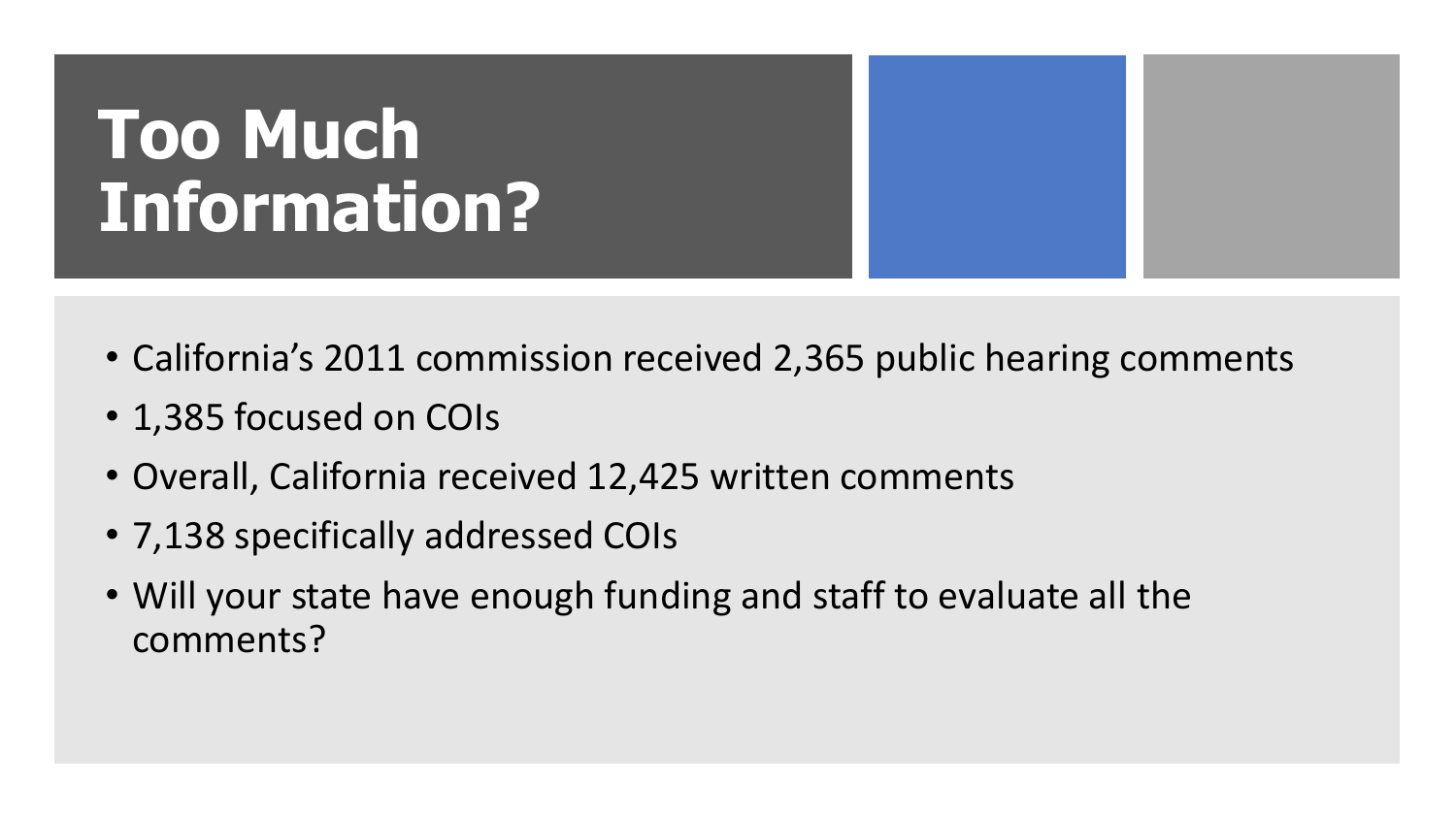# **COIs and**



- Be mindful of the 14<sup>th</sup> Amendment Equal<br>Protection Clause Protection Clause
	- Will COIs lead to using race as a predominant factor?
	- Make sure that race is one of several factors being used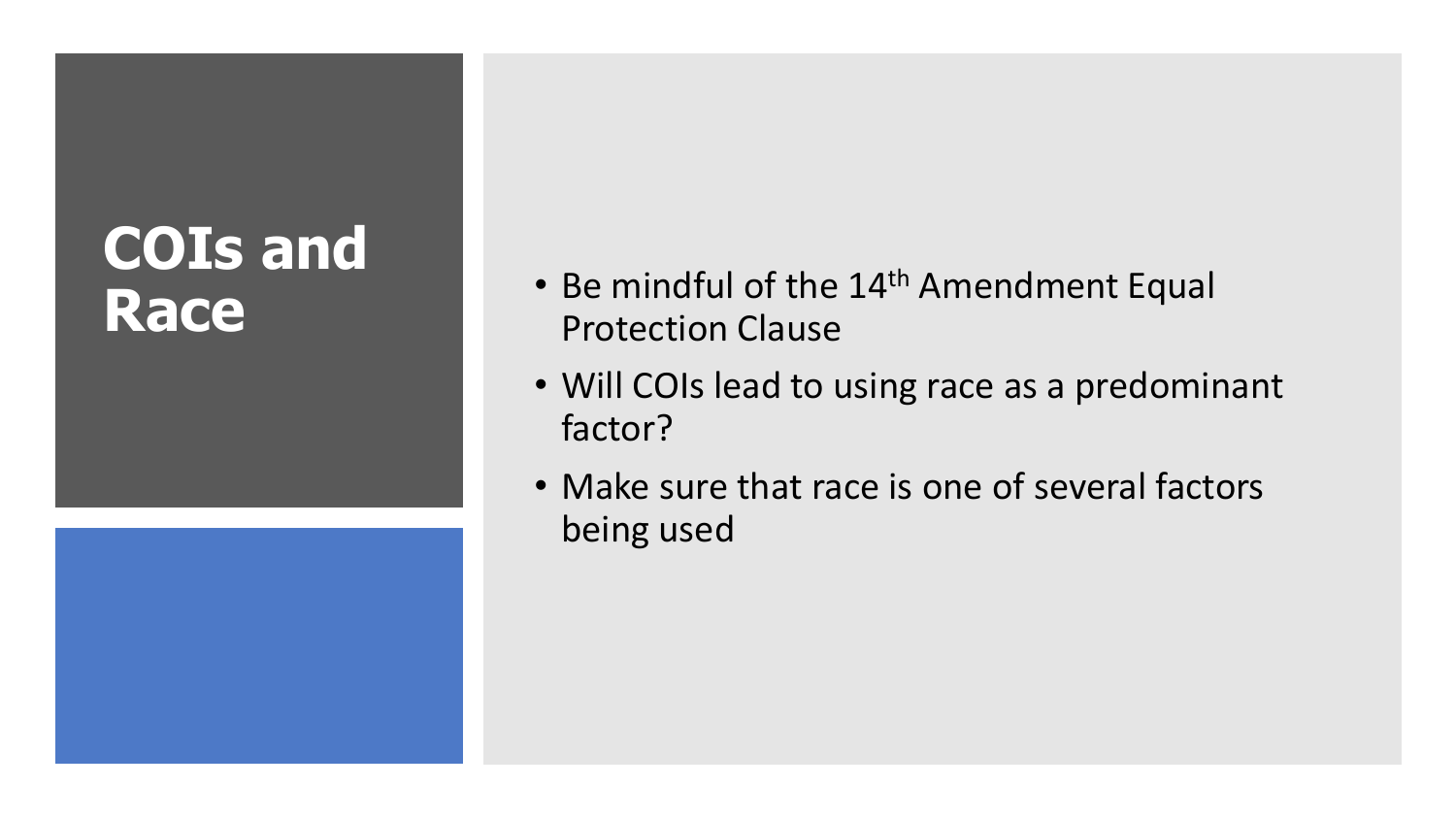# **Questions To Think About**

Do you want the most compact map, where the districts look the best when we eyeball them?

-That can produce partisan results.

Do we want a map that keeps counties and towns in the same districts that respects communities of interest?

Without ranking criteria, everything is a tradeoff except for population equality and federal Voting Rights Act compliance.